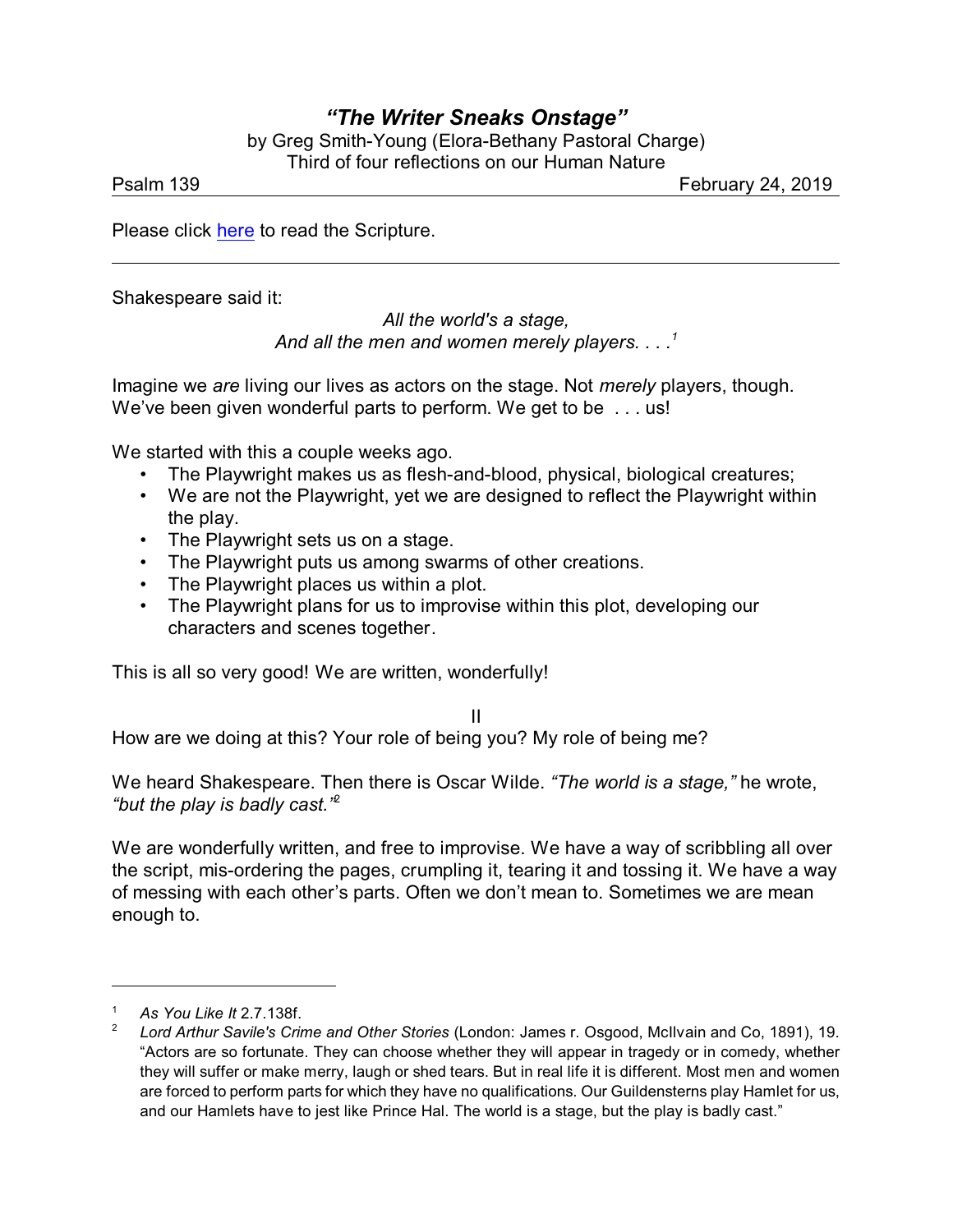So we are all wonderfully written. Isn't there also good reason to think we've lost the plot, somewhere between the Writer's pen and our performance? We mess up. We are messed up. Stuff happens, terrible stuff, stuff that's hard to see fitting into any good story.

A tragedy! Except a "tragedy" is a play written to go wrong, on purpose. Shakespeare started off knowing Romeo and Juliet would get finished off. I saw Hamlet a few years ago. It ends with nearly everyone dead, but in a satisfying way. Tragedies finish wrong in a way that feels right. That's why people pay to see them.

This story we've become part of, and part of making, it's not this way on purpose by the Writer's design. It's wonderfully written. Though tattered and torn, it is still wonderfully written. The Writer's marvellous hand is still all over it.

Was Oscar Wilde right? Is it the cast: you, me and everyone? We make it, not a tragedy, but a catastrophe.

How long until the Writer shuts us down?

III Where do actors go when their show is cancelled?

*Sheol.*

Did you notice this word in the psalm? *Sheol*. It's about death.

The Bible's picture of what happens to people when they die evolves through its pages.<sup>3</sup> This psalm is from a time when people realized that, when someone dies, something of them goes to some other reality. They called it "*Sheol*." In *Sheol*, the dead had an existence, but not much of one. *Sheol* had no presence of God, no hope of getting out, just silence and darkness. *Sheol* was not hell, but certainly not heavenly. And get this . . . they thought everyone went there. Everyone! Good, bad and indifferent. *Sheol* was everyone's destiny.<sup>4</sup>

<sup>3</sup> In the early days of God's People, they thought very little of it. The best you could hope for was to live long, be buried peacefully by your children with the bones of your ancestors who'd gone before you, and be remembered well. That was it, with little worry about "life after death." Fleming Rutledge rightly observes that "few Christians today (or Jews either, for that matter) fully comprehend the Old Testament's thoroughgoing renunciation of all speculation about life after death. The Cruxifixion: Understanding the Death of Jesus (Grand Rapids, MI: Eerdmans, 2015), 399. This is a remarkable contrast with other Ancient Near Eastern civilizations that were quite death-concerned, even deathobsessed (Egypt being a prime example).

<sup>4</sup> Ibid, 399f.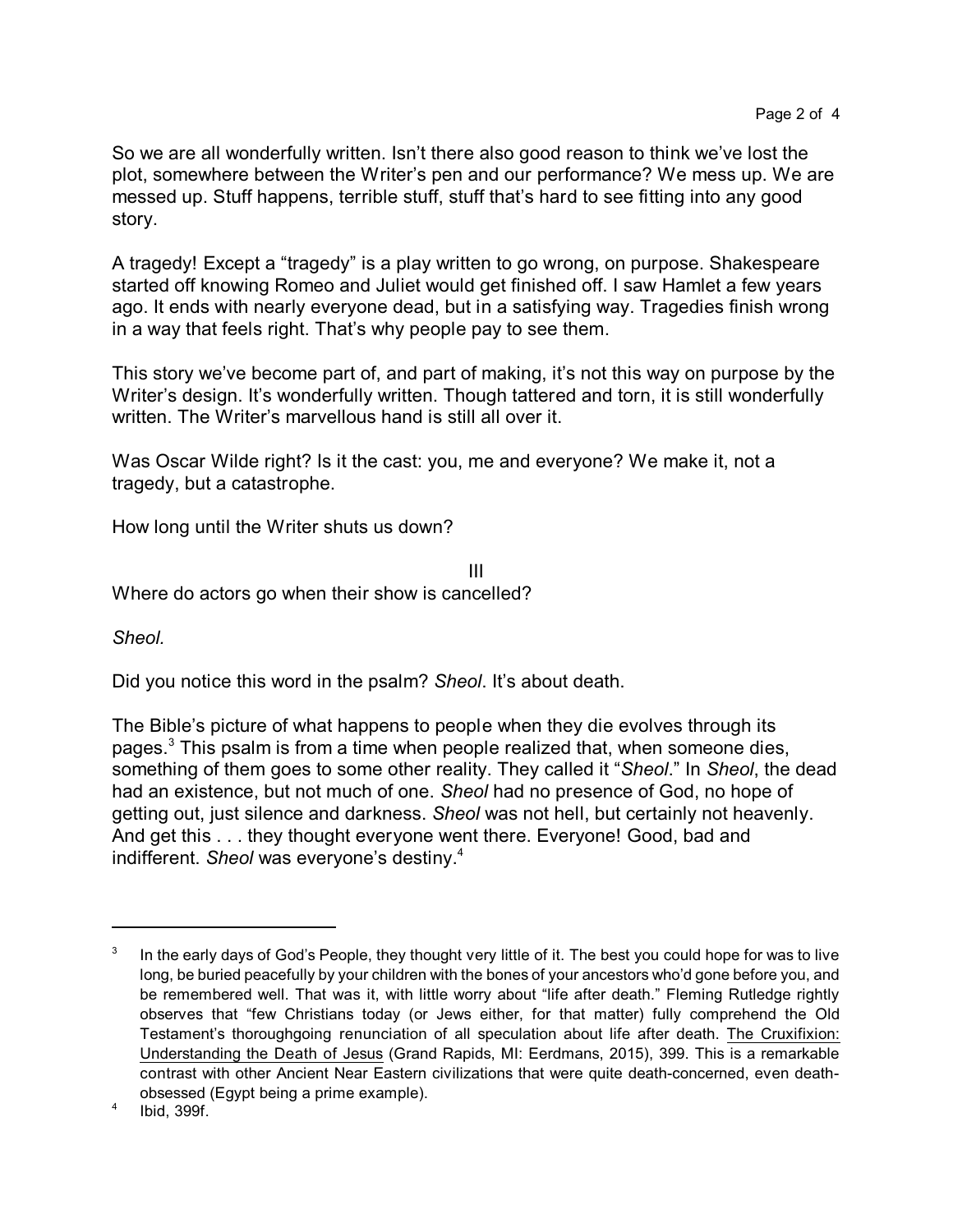From Jesus and the New Testament we get paradise and resurrection (for the righteous) and damnation and hell (for the wicked). Much better than *Sheol*. Or, worse. Even then, the Bible says very little about any of this.

Back to the psalm. It assumes all actors — all of us — will end up stuck in *Sheol*.

But then it gives us this. To God it says:

*Where can I go from Your spirit? Or where can I flee from Your presence? . . . if I make my bed in Sheol, You are there.*

*Sheol* is the bleakest, most hopeless, tangled and messed up reality imaginable. Even in *Sheol*, God is.

*Sheol* is where all storylines just stop, unresolved. It's where all plots break off, with the last pages ripped out. It's where all actors are crumpled and washed out, wandering around waiting for nothing to happen.

Except in *Sheol* —even in *Sheol!*— the Writer is at work, still writing. And more!

IV

It is the most astonishing plot-twist imaginable. (Maybe the second-most astonishing) The Writer came onto the stage, in person, as one of the characters.

Yes the Writer, nothing like us, chose to become flesh and blood as we are; chose to be knit together in a mother's womb as we are; for love of us, became wrapped in skin like us; to rescue our story, walked among us.

You know who this is. Jesus.

He was mostly unnoticed. He is the Star of the show, yet he was content to be in the background. To all appearances he was a minor part of the supporting cast, way down in the credits, far from the red carpet.

Why? He shows how to live the plot we've lost. He shows us how to do improv well. He shows us how to act, how to be for one another and for God, how to love. He calls us out when we've gone wrong, and he calls us to follow him back into the good story, the Writer's story, and always with love.

The spotlight shines elsewhere. Do you know who does see him and is drawn to him? The other no-names. The other extras. The others otherwise forgotten.

This seems to be how the Writer works: in the background, in the wings, backstage